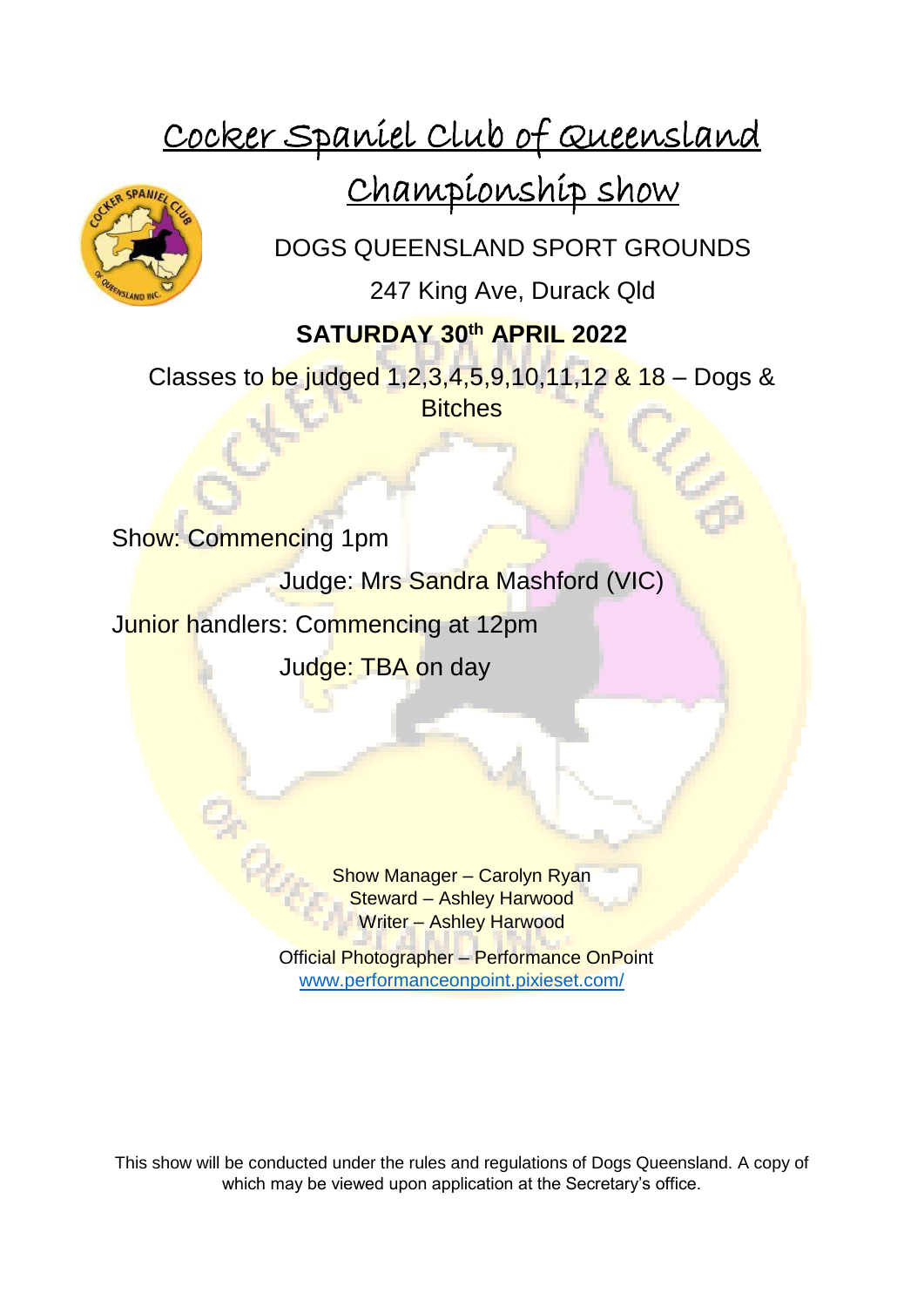## **A Special Thank You To Our Sponsors…**



Superior canine feed supplement 0407-424-704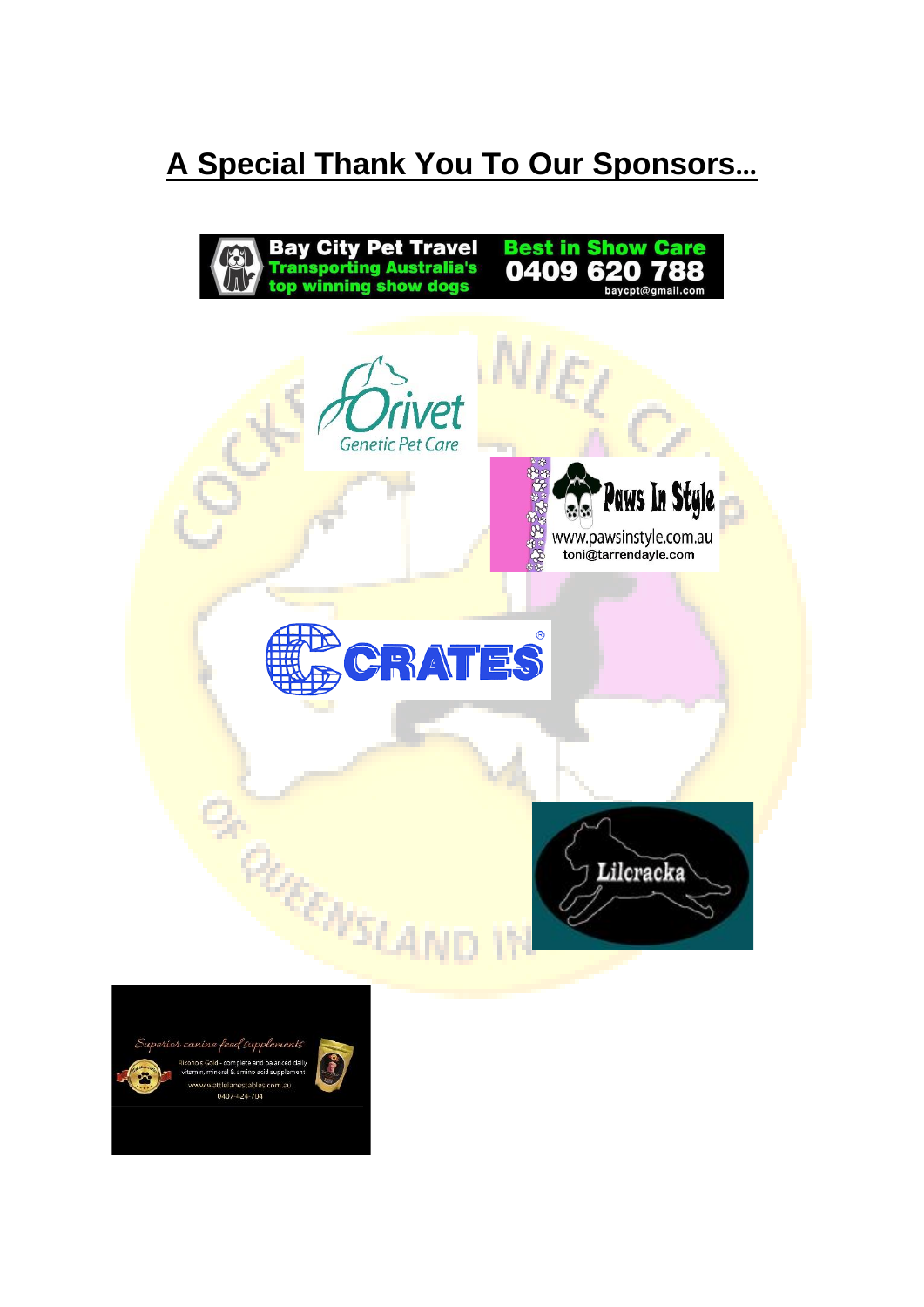#### **RESUME FOR MRS SANDRA MASHFORD (VIC)**



### LICENSED ALL BREEDS JUDGE 1980 - COMMENCED JUDGING 1963

Sandra started her involvement in the canine world is the mid-fifties with the Welsh Corgi in conjunction with her father.

In 1958 Sandra established with her husband Robert 'Sandale' Kennels with the breed English Cocker Spaniels. The 'Sandale' Kennels bred all colours - solids through to roans, with enormous<br>success for the next two decades. Bred and handled by both Sandra and her husband, they had numerous champions to their credit. A decade after commencing breeding they exported their first.<br>English Cocker Spaniel to the USA with many others following over the next decade. This established the breed of English Coc very successfully with many American and Canadian champions from the exported stock and the progeny thereof. At this time for the next decade or so in conjunction with the English Cocker<br>Spaniel they introduced the Labrador Retriever breed to their kennels with many Champions<br>achieved with this breed as well. The for the next 20 years were bred and handled with numerous Champions under the Sandale prefix. having again imported from England to improve bloodlines and exporting overseas. Once more with<br>huge success in this breed. \*\*With other breeds throughout those years, see below

\*\* As well as all corners of Australia and New Zealand, Sandra has gained extensive knowledge and The Same and Corners or Australia and New Zealand, Sandra has gained extensive knowledge and<br>experience in the judging arena. Starting her judging career in 1963 and gaining All Breeds status in<br>1980, Sandra has had the pr Francisco, Germany, Taiwart, Mocau, Sweeter, Frinand, United States or America, Canada, England, Portugal, Ireland, Portugal, Ireland, Bortmund, Germany, International Shows in Tokyo, Sweden, Finland, Portugal, Ireland, Eu Queensland Show with her husband, Robert.

\* In administration Sandra has been on many committees since 1958 at an Executive level. Holding the positions of President. Vice–President, Secretary. Show Manager of many All Breeds Clubs & Breed Clubs these are just of

\*Sandra has been involved in the Training program in Victoria for aspiring judges for 2 decades and is an accredited examiner.

++1955 - 2017 BREEDS OWNED, BRED & HANDLED THE FOLLOWING:<br>Welsh Corgi - Pembroke, English Cocker Spaniel, Labrador Retriever, Poodles (Miniature & Tou) Whippets, Dobermans, Pekingese, Pomeranian, Australian Cattle Dogs, Australian Kelpies, English<br>Pointer, American Cocker Spaniel, Beagle, Smooth Fox Terrier, Jack Russell Terriers.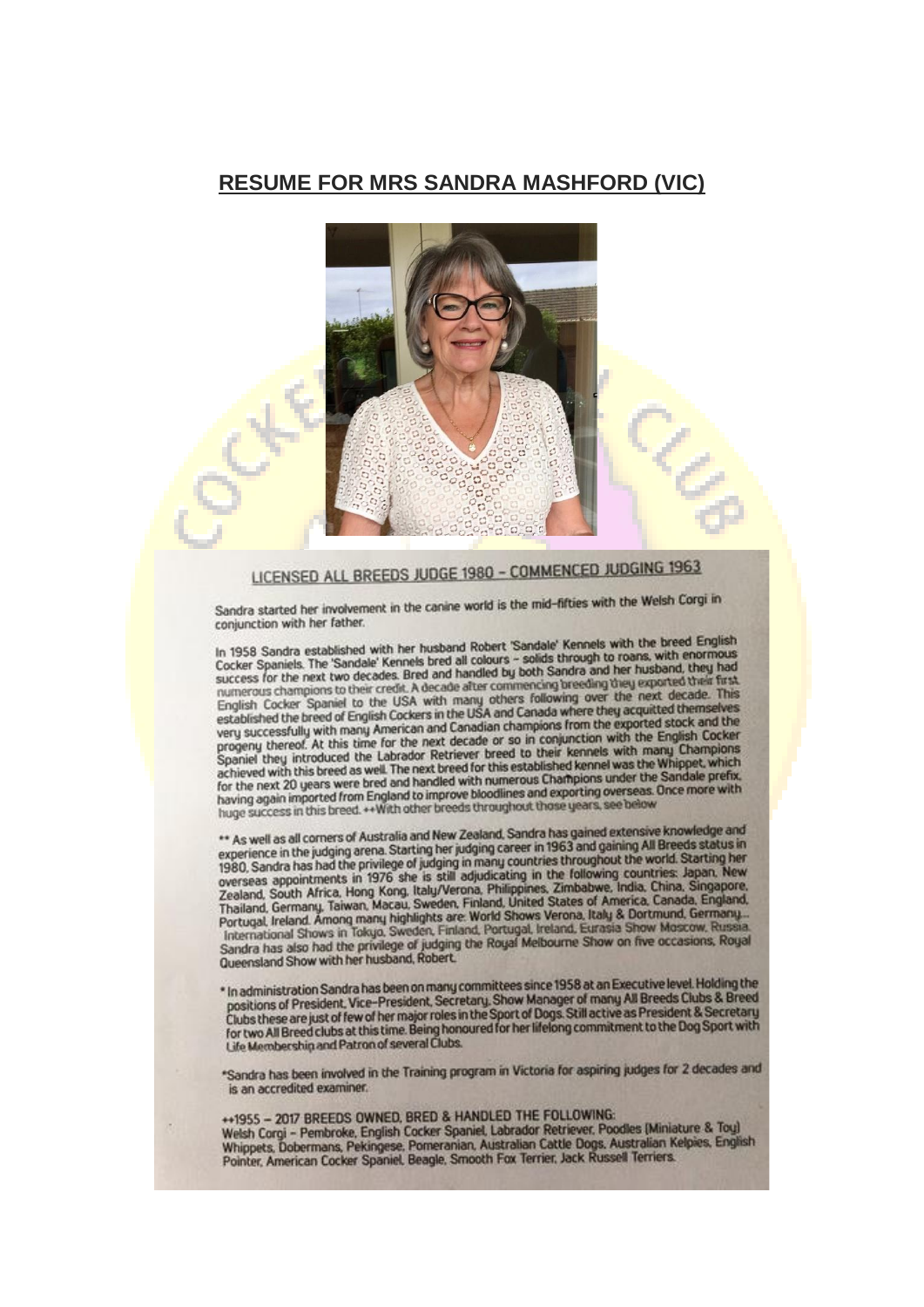| <b>Cocker Spaniels only</b><br>Mrs Sandra Mashford (VIC) |                                                                                                                                                                                          |              | Class 12 - Vetrn 7+ Dog<br>18                                                                                                                           |  |  |  |  |
|----------------------------------------------------------|------------------------------------------------------------------------------------------------------------------------------------------------------------------------------------------|--------------|---------------------------------------------------------------------------------------------------------------------------------------------------------|--|--|--|--|
|                                                          |                                                                                                                                                                                          |              | Jenny and Roy Hughes and M Markotany: CH BOLWARRA<br>INSPIRE 2100361929 09-05-2012: Ch Yunbeai Never Say<br>Never - Yunbeai Im Even Better              |  |  |  |  |
| <b>Start Time:</b>                                       |                                                                                                                                                                                          | 19           | G.S. Kill: SUP CH BELCROFT CRAZY FOR YOU 3100314221                                                                                                     |  |  |  |  |
|                                                          | <b>Cocker Spaniel</b>                                                                                                                                                                    | 2nd          | 01-11-2014: Ch Belcroft Mad About You - Ch Belcroft Dare<br>To Dream                                                                                    |  |  |  |  |
|                                                          | Class 1 - Baby Puppy Dog                                                                                                                                                                 | Ch           | 8<br>22<br>Pts<br>Res                                                                                                                                   |  |  |  |  |
|                                                          | Alecia Ugrinic: JOERANA BETYA LOOK TWICE 4100364150                                                                                                                                      |              | Class 1a - Baby Puppy Bitch                                                                                                                             |  |  |  |  |
| $1st*$                                                   | 06-11-2021: Ch Ravensnite Betya Bottom Dollar Ca -<br>Joerana Dollys Double                                                                                                              | 20           | Mrs Kay Hutt: KAPOINT JUST WANT TO CELEBRATE                                                                                                            |  |  |  |  |
|                                                          | <b>Class 2 - Minor Puppy Dog</b>                                                                                                                                                         | 3rd          | 4100363314 08-11-2021: Acijay Look Who Is Here At<br>Kapoint - Pencandy Just Born To Be At Kapoint                                                      |  |  |  |  |
| 2<br>1st                                                 | Alecia Ugrinic: RAVENSNITE TRI N PAY ATTENTION WITH<br>TARRENDAYLE (AI) 4100362047 25-09-2021: Am Ch<br>Whitfield Bluvu Silver N Gold (Usa) - Am Ch After Hours<br>Money Maker (Imp Usa) | 21<br>2nd    | Terri Smith: TSPARKLE FLIRTING VIXEN 4100364619 06-12-<br>2021: Ch Bolwarra Inspire - Cobalt Scandalous Flirt                                           |  |  |  |  |
|                                                          | Class 3 - Puppy Dog                                                                                                                                                                      | 22           | Toni Dennis: TARRENDAYLE TRI AND RESIST ME                                                                                                              |  |  |  |  |
| 3                                                        | Toni Dennis: MADANWITT KEEPIN IT LEGAL AT                                                                                                                                                | 1st          | 4100366137 20-12-2021: Waters Meet Tickle Me Again At<br>Tarrendayle - Rhiannon Tri And Tickle Me At Tarrendayle                                        |  |  |  |  |
| 1st                                                      | TARRENDAYLE 4100357114 16-06-2021: Sup Ch/Am Ch                                                                                                                                          |              | Class 2a - Minor Puppy Bitch                                                                                                                            |  |  |  |  |
|                                                          | Dawnglow It Shouldn't Be Legal (Imp Usa) - Scolouvalley<br><b>Black Lace</b>                                                                                                             | 23           | Jeani Tobler: CLEEMIST SEA OF GEMS 2100571934 29-09-                                                                                                    |  |  |  |  |
| 4                                                        | Ms L M Bygraves: ACIJAY LET IT BE 4100359182 23-07-                                                                                                                                      | 4th          | 2021: Ch Cleemist Blue Haze - Ch Cleemist Tiz The One(Ai)                                                                                               |  |  |  |  |
| Absent                                                   | 2021: Ch Jayzander Soul Man At Pencandy (Imp Uk) -                                                                                                                                       |              |                                                                                                                                                         |  |  |  |  |
|                                                          | Pencandy Panda To Acijay                                                                                                                                                                 | 24<br>5th    | Mrs Debra Thomas: AMAMOOR A NIGHT TO REMEMBER<br>4100359806 28-08-2021: Amamoor Super Trouper (Ai) -                                                    |  |  |  |  |
| 5                                                        | Jeani Tobler: SUNLORE STYLED ON ICE(AI) 4100456724 01-<br>06-2021: Ch Jayzander Lucky Strike(Imp Uk) - Sunlore                                                                           |              | Amamoor All Rounder                                                                                                                                     |  |  |  |  |
| 2nd                                                      | Secret Of Success                                                                                                                                                                        | 25           | Toni Dennis: TARRENDAYLE SHES WORTH IT (AI)                                                                                                             |  |  |  |  |
|                                                          | Class 4 - Junior Dog                                                                                                                                                                     | 3rd          | 4100360878 09-09-2021: Am Ch Dawnglow Justice -<br>Tarrendayle Envy Of All                                                                              |  |  |  |  |
| 6                                                        | Terri Smith: TSPARKLE ONYX PRINCE 4100345535 15-11-                                                                                                                                      | 26           | Alecia Ugrinic: RAVENSNITE R U PAYIN ATTENTION AT                                                                                                       |  |  |  |  |
| 2nd                                                      | 2020: Cobalt Luck Of The Irish - Cobalt Scandalous Flirt                                                                                                                                 | $1st*$       | TARRENDAYLE (AI) 4100362045 25-09-2021: Am Ch<br>Whitfield Bluvu Silver N Gold (Usa) - Am Ch After Hours                                                |  |  |  |  |
| $\overline{7}$                                           | Mrs Shellie Galpin: SHELPIN STAR SUCCESSOR 4100357270<br>01-06-2021: Ch Kimkiera Who Dares Wins - Shelpin Star                                                                           | 27           | Money Maker (Imp Usa)<br>Robert Williams: PORKYPIE MEDUSA 4100362662 04-10-                                                                             |  |  |  |  |
| 1st                                                      | Attraction<br>Class 5 - Intermediate Dog                                                                                                                                                 | Absent       | 2021: Ch. Shelpin Aim For The Starts Twnroyal Leap Into<br>Action                                                                                       |  |  |  |  |
| 8                                                        | Toni Dennis: CH TARRENDAYLE THIS CANT BE LEGAL                                                                                                                                           | 28           | Toni Dennis: AMELIAY FIRST KISS AT TARRENDAYLE                                                                                                          |  |  |  |  |
| $1st*$                                                   | 2100532207 12-12-2019: Aust Sup Ch/Am Ch Dawnglow It<br>Shouldnt Be Legal Imp Usa - Ravensnite Kickstart My Heart                                                                        | 6th          | 4100363821 15-10-2021: Watersmeet Tickle Me Again At<br>Tarrendayle - Ravensnite Miss Independence                                                      |  |  |  |  |
| 9<br>2nd                                                 | Terri Smith: COBALT FLAMING ARROW 4100325237 12-07-<br>2019: Ch Cobalt Luck Of The Irish - Ch Cobalt Danish Wish                                                                         | 29<br>2nd    | S Bruno: COBALT THE MAGIC BEAN 41100362626 07-08-<br>2021: Ch Cobalt Highlander - Hyrollers Spill The Beans                                             |  |  |  |  |
| 10                                                       | Mrs J Robb: SPEZIA IRISH BY DESIGN 4100335821 02-04-                                                                                                                                     |              | Class 3a - Puppy Bitch                                                                                                                                  |  |  |  |  |
| 3rd                                                      | 2020: Ch. Cobalt Luck Of The Irish - Spezia Touched By An<br>Angel                                                                                                                       | 30<br>3rd    | Miss Melissa Grant: KIMKIERA KISS ME KATE AI<br>4100356111 12-05-2021: Ch Ravensnite Betya Bottom<br>Dollar Ca - Grand Ch Kimkiera Keepn Up Appearances |  |  |  |  |
| 11                                                       | Class 9 - State Bred Dog<br>Melissa Grant: CH KIMKIERA WHO DARES WINS                                                                                                                    | 31           | Alecia Ugrinic: MADANWITT THAT AINT LEGAL AT                                                                                                            |  |  |  |  |
| 1st<br>12                                                | 4100283585 03-12-2016: Pinewaite Perfect Match - Grand.<br>Ch. Kimkiera Impossible Dreams<br>Mrs Shellie Galpin: CH SHELPIN AIM FOR THE STARS                                            | 2nd          | RAVENSNITE 4100357115 16-06-2021: Am Ch Sup Ch<br>Dawnglow It Shouldn't Be Legal(Imp Usa) - Scolouvalley<br><b>Black Lace</b>                           |  |  |  |  |
| 3rd                                                      | 4100292642 04-07-2017: Ch Watervaal Fire Inth Sky - Ch<br>Watervaal Penny Royal                                                                                                          | 32<br>$1st*$ | Mrs Shellie Galpin: SHELPIN STAR SENSATION 4100357272<br>01-06-2021: Ch Kimkiera Who Dares Wins - Shelpin Star                                          |  |  |  |  |
| 13                                                       | Sue Bruno: AUST CH COBALT HIGHLANDER 4100327644                                                                                                                                          |              | Attraction                                                                                                                                              |  |  |  |  |
| 2nd                                                      | 20-09-2019: Ch Glenayden Hallmark - Cobalt Danish<br>Scandal                                                                                                                             |              | Class 4a - Junior Bitch                                                                                                                                 |  |  |  |  |
|                                                          | Class 10 - Australian Bred Dog                                                                                                                                                           | 33<br>5th    | Ms. Julie Newbold: BRAYROAN POCKETFUL OF PUZZLES<br>4100345435 01-11-2020: Britebay Bobby Crocker -<br>Brayroan Mischievous Chance                      |  |  |  |  |
| 14<br>1st                                                | Jeani Tobler: CH SUNLORE SEIZE THE MOMENT<br>4100319108 23-03-2019: Ch Cleemist Blue Haze - Ch<br>Sunlore Shining On                                                                     | 34<br>6th    | Terri Smith: TSPARKLE SILVER PRINCESS 4100345536 15-<br>11-2020: Cobalt Luck Of The Irish - Cobalt Scandalous Flirt                                     |  |  |  |  |
| 15<br>2nd                                                | Mrs Kay Hutt: ACIJAY LOOK WHO IS HERE AT KAPOINT<br>4100341008 04-08-2020: Pencandy Squeaky Clean - Acijay<br>Games People Play                                                          | 35<br>Absent | <b>R &amp; D Duffield: PINEWAITE TIME TO TRI 4100345901 03-</b><br>12-2020: Spanriever Code Breaker - Pinewaite Beautiful<br><b>Trauma</b>              |  |  |  |  |
|                                                          | Class 11 - Open Dog                                                                                                                                                                      | 36           | Toni Dennis: TARRENDAYLE CATCH AND KISS 4100347732                                                                                                      |  |  |  |  |
| 16<br>2nd                                                | June Worth: AUST CH COBALT LUCK OF THE IRISH<br>4100284051 05-12-2016: Glenayden Latest News - Ch<br>Cobalt Return To Eden                                                               | $1st*$       | 11-11-2020: Tarrendayle Kiss And Tell - Tarrendayle Gonna<br>Catch Em All                                                                               |  |  |  |  |
| 17<br>1st                                                | Alecia Ugrinic: CH RAVENSNITE BETYA BOTTOM DOLLAR<br>CA 4100285934 04-01-2017: Ch & Am Gr Ch Dawnglow<br>Man In Black (Imp Usa) - Ravensnite Brite N Breezy                              | 37<br>2nd    | Mrs Debra Thomas: AMAMOOR SAIL THE SEAS<br>4100350036 07-02-2021: Ch Totenkopf Dutch Spirt Maker<br>(Imp Uk) - Amamoor Footprints In The Sand           |  |  |  |  |
|                                                          |                                                                                                                                                                                          | 38<br>7th    | Mrs. Tina Grey: KINTAIL SPIRIT OF HOPE 4100353635 18-<br>04-2021: Ravensnite U Mumble Something At Pencandy -<br>Benspan Magic Spirit (Ai)              |  |  |  |  |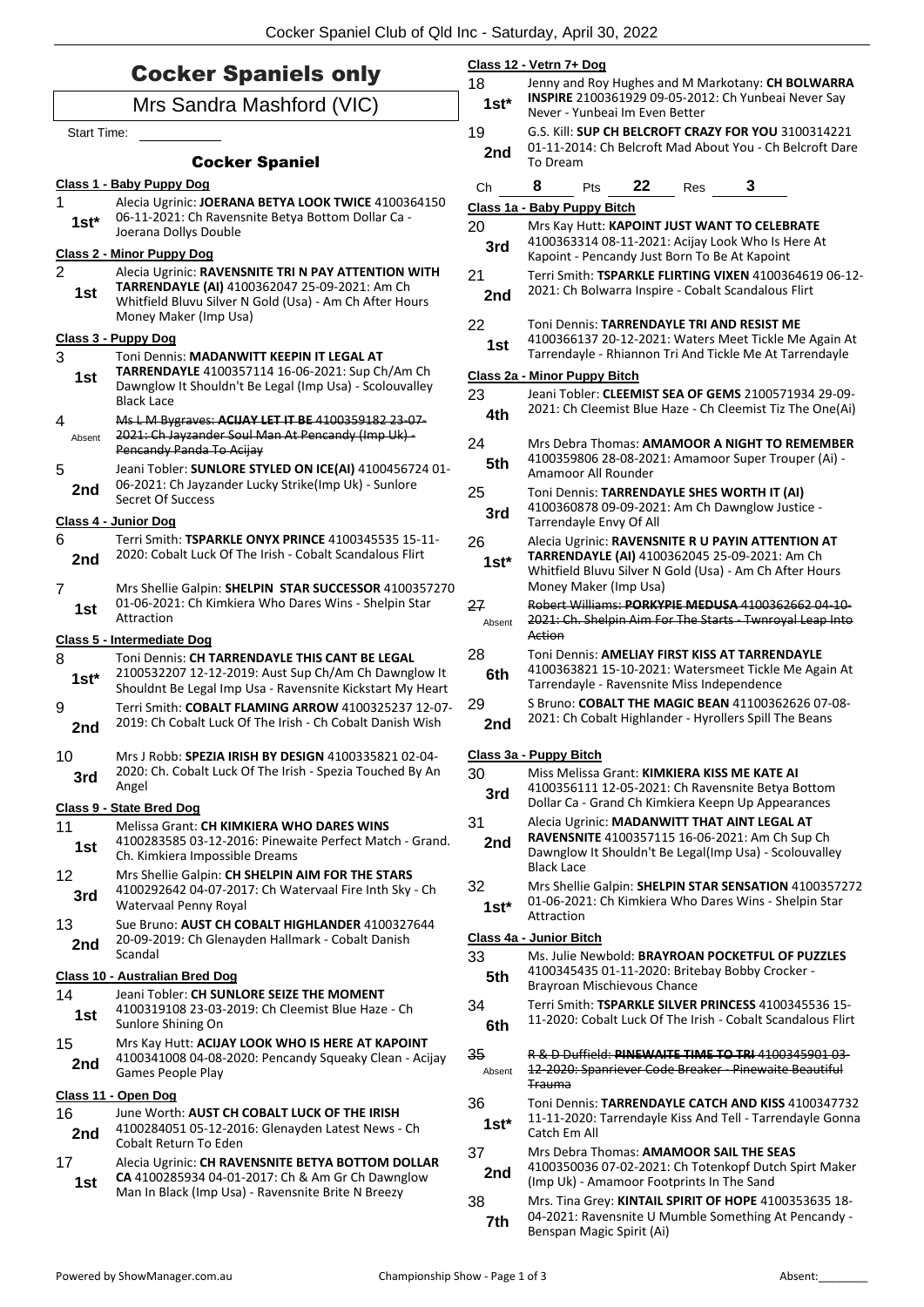| 39<br>3rd    | Miss Melissa Grant: KIMKIERA AIM TO PLEASE AI<br>4100356110 12-05-2021: Ch Ravensnite Betva Bottom<br>Dollar Ca - Grand Ch Kimkiera Keepn Up Appearances                              |
|--------------|---------------------------------------------------------------------------------------------------------------------------------------------------------------------------------------|
| 40<br>4th    | Mrs Shellie Galpin: SHELPIN STAR HUNTRESS 4100357271<br>01-06-2021: Ch Kimkiera Who Dares Wins - Shelpin Star<br>Attraction                                                           |
| 41<br>Absent | J.H. Burbidge: ASHMERE FOOLS GOLD 5100122535 13 01-<br>2021: Ashmere Always Ahead - Ashmere Ariana                                                                                    |
|              | Class 5a - Intermediate Bitch                                                                                                                                                         |
| 42<br>1st    | Mrs Shellie Galpin: CH. BRAYCHARM A ROYAL OBSESSION<br>2100536367 02-03-2020: Grand. Ch. Ashmore Arrow - Ch.<br>Braycharm Queen B                                                     |
| 43<br>2nd    | R & D Duffield: PINEWAITE MYSTICAL JOURNEY<br>4100331160 27-12-2019: Pinewaite Cut To The Chase - Ch<br>Pinewaite Untold Story                                                        |
| 44<br>3rd    | Sue Bruno: COBALT CARAMEL COOKIE 4100334883 17-02-<br>2020: Ch Cobalt Luck Of The Irish - Ch Cobalt Hidden Gem                                                                        |
| 45<br>Absent | Ms L M Bygraves: CH ACIJAY DRESSED TO THE NINES WITH<br>WATERVAAL 4100343010 06-09-2020: Ch Pencandy Paw<br><b>Patrol - Watervaal Dressed For Success</b>                             |
|              | Class 9a - State Bred Bitch                                                                                                                                                           |
| 46<br>3rd    | Terri Smith: COBALT SCANDALOUS FLIRT 4100304460 18-<br>03-2018: Ch Acvaal King Jedi - Cobalt Danish Scandal                                                                           |
| 47<br>$1st*$ | Mrs Kay Hutt: CH. BRALMICO HEARTS N ROSES<br>4100317714 14-02-2019: Ch. Jayzander Soul Man At<br>Pencandy (Imp Uk) - Pencandy Cienna                                                  |
| 48<br>4th    | Mrs J Robb: SPEZIA WALTZ OF THE FLOWERS 4100319252<br>16-03-2019: Ch. Ashmere All Too Sweet - Ch. Spezia Lady<br>Plays The Fool                                                       |
| 49<br>2nd    | Sue Bruno: SPEZIA IRISH ROMANCE 4100335823 02-04-<br>2020: Ch Cobalt Luck Of The Irish - Ch Spezia Touched By An<br>Angel                                                             |
|              |                                                                                                                                                                                       |
|              |                                                                                                                                                                                       |
| 50<br>Absent | Class 10a - Australian Bred Bitch<br>Melissa Grant: GRAND CH KIMKIERA KEEPN UP<br>APPEARANCES 4100269092 13 01 2016: Pinewaite Perfect<br>Match - Grand Ch Kimkiera Impossible Dreams |
| 51<br>Absent | Alecia Ugrinic: RAVENSNITE GIFT OF THE GAB 4100313711<br>06 11 2018: Glenntree Graceland (Imp Uk) Ravensnite<br><del>Cashin In Me Bux</del>                                           |
| 52<br>2nd    | Nadine Siemon And Kylie Zimmerle: AUST CH HYROLLERS<br>SPILL THE BEANS 4100314344 25-11-2018: Ch Cobalt Luck<br>Of The Irish - Cobalt Sensation In Blue                               |
| 53<br>$1st*$ | R & D Duffield: PINEWAITE BEAUTIFUL TRAUMA<br>4100314517 30-11-2018: Sup. Ch. Belcroft Crazy For You -<br>Ch. Pinewaite Can Anybody Hear Me                                           |
|              | Class 11a - Open Bitch                                                                                                                                                                |
| 54<br>Absent | V. Pento: GLENAYDEN MY CUP OF TEA 2100505246 12-06-<br>2018: Multi Ch Great Escape I'm With Stupid Aust& Gb Ch<br>Dillonpark Peroni                                                   |
| 55<br>1st*   | Alecia Ugrinic: CH RAVENSNITE SNO MONEY JC<br>4100280432 28-09-2016: Ch & Am Gr Ch Dawnglow Man In                                                                                    |
| 56<br>3rd    | Black (Imp Usa) - Ch Manunga Sno Easy<br>G.S. Kill: CH BIFIELD MEANT TO BE (AI) 4100304897 13-03-<br>2018: Uk Sh Ch Veratey Vincenzo At Cassom Jw - Belcroft<br>Mad About Diamonds    |
| 57<br>Absent | Ms. Julie Newbold: BRAYROAN MISCHIEVOUS CHANCE<br>4100311779 22-09-2018: Ch Totenkopf Dutch Spirt Maker                                                                               |
| 58<br>2nd    | (Imp Uk) - Ch Brayroan Chase N Chance<br>Mrs Debra Thomas: AMAMOOR FOOTPRINTS IN THE SAND<br>4100314823 03-12-2018: Ch Jodegee Rumble In The Jungle                                   |
| 59<br>4th    | - Amamoor Buttons And Bows<br>June Worth: COBALT LEGALLY BLONDE 4100317185 20-01-<br>2019: Ch Cobalt Luck Of The Irish - Ch Cobalt Goldilocks                                         |
| 60           | J and R Hughes: CH AMACLASSIC ART WAVES KISS (IMP                                                                                                                                     |

| Ch           | 55                       | Pts | 25 | Res              | 58       |                                                                                                                                                                      |  |
|--------------|--------------------------|-----|----|------------------|----------|----------------------------------------------------------------------------------------------------------------------------------------------------------------------|--|
| <b>BOB</b>   | 8 Doq                    | Pts | 25 | R/U <sub>p</sub> |          | 55 Bitch                                                                                                                                                             |  |
|              | Class 18a - Neuter Bitch |     |    |                  |          |                                                                                                                                                                      |  |
| 61<br>2nd    |                          |     |    |                  |          | J and R Hughes: NEUTER CH DRUMPRINTT FIRST KISS<br>4100303199 15-02-2018: Ch Bolwarra Drummer Boy (Blue<br>Roan) - Ch Amaclassic Art Waves Kiss (Imp Uk) (Blue Roan) |  |
| 62<br>$1st*$ | Sunlore Shining On       |     |    |                  |          | Niccole Upson: NEUT CH. SUNLORE SKYS THE LIMIT<br>4100319109 24-03-2019: Ch. Cleemist Blue Haze - Ch.                                                                |  |
| <b>BNC</b>   | 62 Bitch                 | Pts |    |                  | R/Up-Res | 61 Bitch                                                                                                                                                             |  |

### Group 3 - Specials

| Best            | 8                      | <b>Cocker Spaniel</b>                                                      |
|-----------------|------------------------|----------------------------------------------------------------------------|
| Pts: 25         |                        | Toni Dennis: Ch Tarrendayle This Cant Be Legal                             |
| R/Up            | 55                     | <b>Cocker Spaniel</b>                                                      |
| Pts: 15         |                        | Alecia Ugrinic: Ch Ravensnite Sno Money JC                                 |
| Baby            | 1                      | <b>Cocker Spaniel</b>                                                      |
|                 |                        | Alecia Ugrinic: Joerana Betya Look Twice                                   |
| Minor           | 26<br>Tarrendayle (AI) | <b>Cocker Spaniel</b><br>Alecia Ugrinic: Ravensnite R U Payin Attention At |
| <b>Puppy</b>    | 32                     | <b>Cocker Spaniel</b><br>Mrs Shellie Galpin: Shelpin Star Sensation        |
| Junior          | 36                     | <b>Cocker Spaniel</b><br>Toni Dennis: Tarrendayle Catch And Kiss           |
| Inter           | 8                      | <b>Cocker Spaniel</b><br>Toni Dennis: Ch Tarrendayle This Cant Be Legal    |
| <b>State Br</b> | 47                     | <b>Cocker Spaniel</b><br>Mrs Kay Hutt: CH. BRALMICO HEARTS N ROSES         |
| Aus Br          | 53                     | <b>Cocker Spaniel</b>                                                      |
|                 |                        | R & D Duffield: Pinewaite Beautiful Trauma                                 |
| Open            | 55                     | <b>Cocker Spaniel</b>                                                      |
|                 |                        | Alecia Ugrinic: Ch Ravensnite Sno Money JC                                 |
| Vetrn 7+        | 18                     | <b>Cocker Spaniel</b>                                                      |
|                 | Inspire                | Jenny and Roy Hughes and M Markotany: Ch Bolwarra                          |
|                 |                        | <b>Neuter</b>                                                              |
| Best            | 62                     | <b>Cocker Spaniel</b>                                                      |
| Pts: 7          |                        | Niccole Upson: NEUT CH. Sunlore Skys The Limit                             |
| R/Up            | 61                     | <b>Cocker Spaniel</b><br>J and R Hughes: Neuter Ch Drumprintt First Kiss   |

Finish <u>Absent</u> 10

Roan)